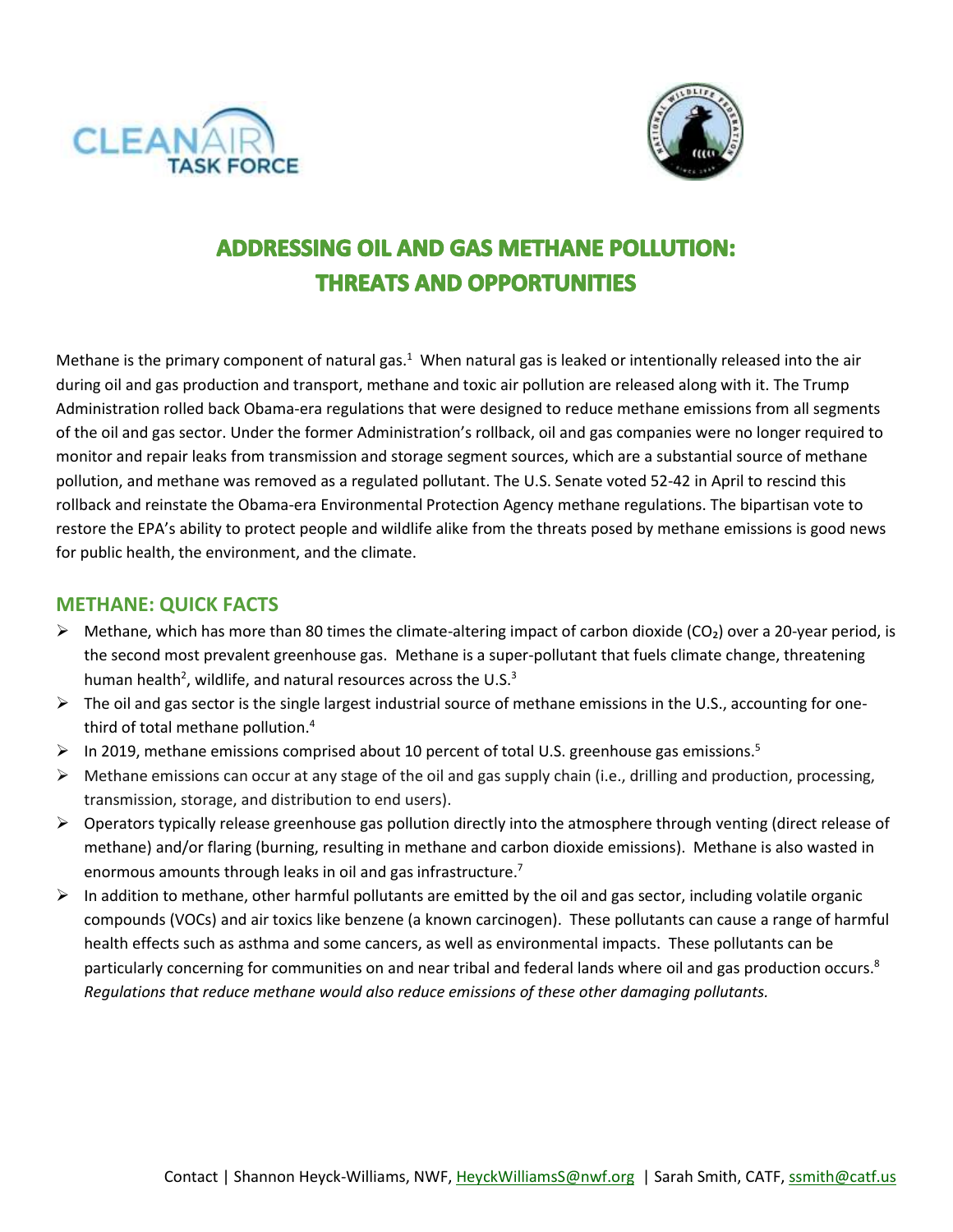## **HUMAN HEALTH CONSEQUENCES**

 $\triangleright$  Air pollution from oil and gas facilities can have a significant impact on public health—even in areas far from oil and gas production.



➢ 238 counties in 21 states face cancer risk that exceeds EPA's one-ina-million threshold level of concern due to emissions from oil and gas facilities—these counties have a population of over 9 million people.

 $\triangleright$  Oil and gas production creates air pollution that results in ozone, also known as smog. Ozone smog harms public health. Smog especially poses a threat to children who suffer from asthma.

➢ Nationally, there are more than 1 million summertime asthma attacks in children under the age of 18 due to ozone smog and particulate matter resulting from oil and gas pollution.

 $\geq$  Each summer, there are 3,600 respiratory related emergency room visits and 1,100 respiratory related hospital admissions nationally due to

ozone smog and particulate matter resulting from oil and gas pollution.

- Children miss 770,000 days of school nationally each year due to ozone smog resulting from oil and gas pollution.<sup>1</sup>
- ➢ Nationally, 12.6 million people live within one-half of a mile of oil and gas facilities, including over 1 million Black Americans, almost 2 million Latinx, and over 240,000 Native Americans. In addition, there are more than 9,000 schools, with a total enrollment of nearly 3 million students, and 2,300 medical facilitieslocated less than a half mile from an oil and gas facility.
- $\triangleright$  Peer-reviewed science shows that living near oil and gas facilities is associated with negative health impacts, including fetal defects and respiratory ailments. 26

#### **WILDLIFE IMPACTS**

 $\overline{a}$ 

- $\triangleright$  Climate change is one of the greatest threats to wildlife because of its potential to alter ecosystems, food and water resources, and wildlife behavior.
- $\triangleright$  Climate change—partly fueled by methane pollution—is leading to rapid shifts in the habitat, landscapes, and seascapes American wildlife depend on, placing numerous species at risk of extinction within this century if current rates of emissions continue unabated.<sup>18</sup>
- $\triangleright$  Oil and gas wells and infrastructure on federal and tribal lands can fragment wildlife habitat for species like the pronghorn, compounding harm for wildlife already impacted by a rapidly-changing climate. This can hinder migration routes, limit access to food, water, and other



resources, and ultimately can lead to species population declines.  $\triangleright$  Wildlife also can be harmed as a result of spills, chronic leaks, and crude oil releases.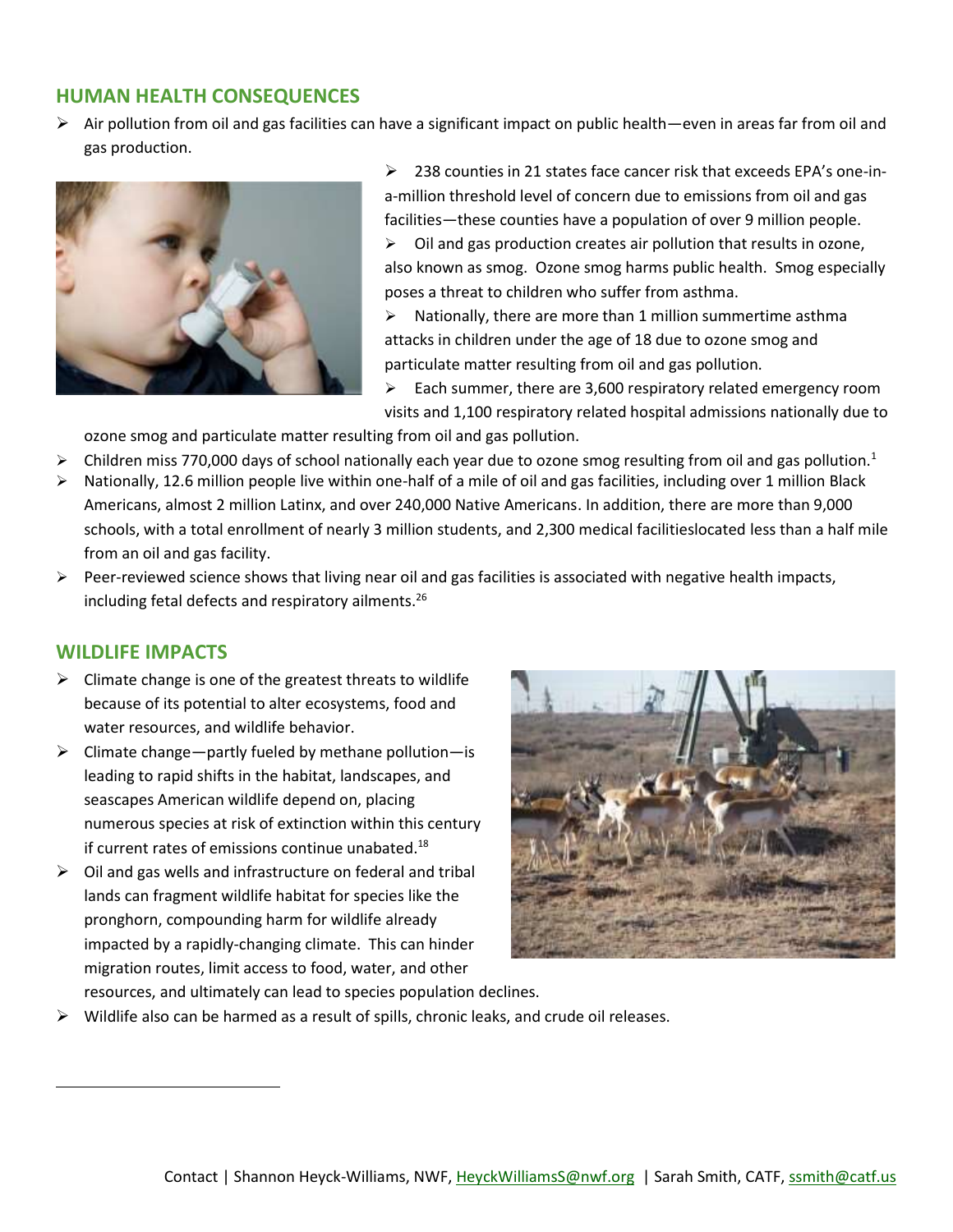$\triangleright$  Loss of wildlife affects hunters and anglers, as well as wildlife watchers, outdoor recreational businesses, and wildlife managers, all of whom have a vested interest in conservation.<sup>19</sup>

# **IMPACTS OF METHANE WASTE ON THE ECONOMY AND ON TRIBAL LANDS**

- $\triangleright$  A study by ICF International found that "[o]il and gas operations on federal and tribal lands emitted over 1 million tons of methane in 2013, about 12 percent of the nation's methane emissions from oil and gas operations."<sup>20</sup> This same study "estimates that fugitive and vented losses from oil and natural gas operations on federal and tribal lands amounted to over 65 billion cubic feet (Bcf) in 2013. This gas would be worth nearly \$330 million at current prices."<sup>21</sup>
- $\triangleright$  Analysis by the Clean Air Task Force has shown that emissions on federal and tribal lands are disproportionately high—reported emissions from production basins dominated by these lands are much higher than expected, based on the portion of U.S. oil and gas produced on them.<sup>22</sup> This analysis suggests that the ICF International analysis is conservative.
- $\triangleright$  Tribal communities lose resources when royalty revenues from oil and gas development on tribal lands are wasted. These revenues, if recovered, could be used to construct schools, hospitals, and hotels, and could generate additional jobs and economic development to improve the well-being of local communities, as well as remediate environmental impacts.
- $\triangleright$  In 2016, total expenditures on wildlife-watching trips, equipment, and other items in the U.S. amounted to \$75.9 billion.<sup>23</sup> A rapidly changing climate threatens this outdoor economy. Fees and taxes paid by hunters and anglers support non-game conservation programs run by state wildlife agencies, so a decline in outdoor recreation means a decrease in the funds for such programs.<sup>24</sup>
- $\triangleright$  Individual Tribal nations suffer from methane issues and bear a large brunt of the impacts. A recent collaborative report found that oil and gas companies "waste roughly 1.5 billion cubic feet of natural gas a year from operations on Navajo lands, approximately \$4.8 million worth of natural gas. This deprives the Navajo Nation and allottees of as much as \$1.2 million in royalties every year while producing 21,700 metric tons of methane emissions that pollute the air and threaten the health of Navajo communities."<sup>27</sup>

## **POLICY RECOMMENDATIONS**

➢ *NWF and CATF urge policymakers to create regulations to reduce the emissions of methane and other pollutants from oil and gas facilities. Regulations should impel companies to conduct monthly leak detection and repair surveys* **—** *or employ continuous monitoring or other advanced monitoring technologies. In addition, regulations should require companies to utilize zero-emitting pneumatic technologies and other modern equipment that minimizes emissions or captures gas before it is released into the air. We urge Congress and the Biden administration to reinstate limits on methane pollution throughout the oil and gas supply chain to address the dangerous gap in clean air and climate protections. Setting reasonable, cost-effective methane regulations will provide regulatory certainty, avoid delays, and protect people and wildlife.*

 $\overline{a}$ 

- <sup>2</sup> U.S. National Climate Assessment (NCA), 2014, Highlights: Human Health. U.S. Global Change Research Program.
- <http://nca2014.globalchange.gov/highlights/report-findings/human-health#intro-section-2>

<sup>&</sup>lt;sup>1</sup> EPA Methane Emissions.

<sup>3</sup> U.S. NCA 2014, Highlights: Ecosystems and Biodiveristy, Plants and Animals. U.S. Global Change Research Program. <http://nca2014.globalchange.gov/highlights/report-findings/ecosystems-and-biodiversity#statement-16341>